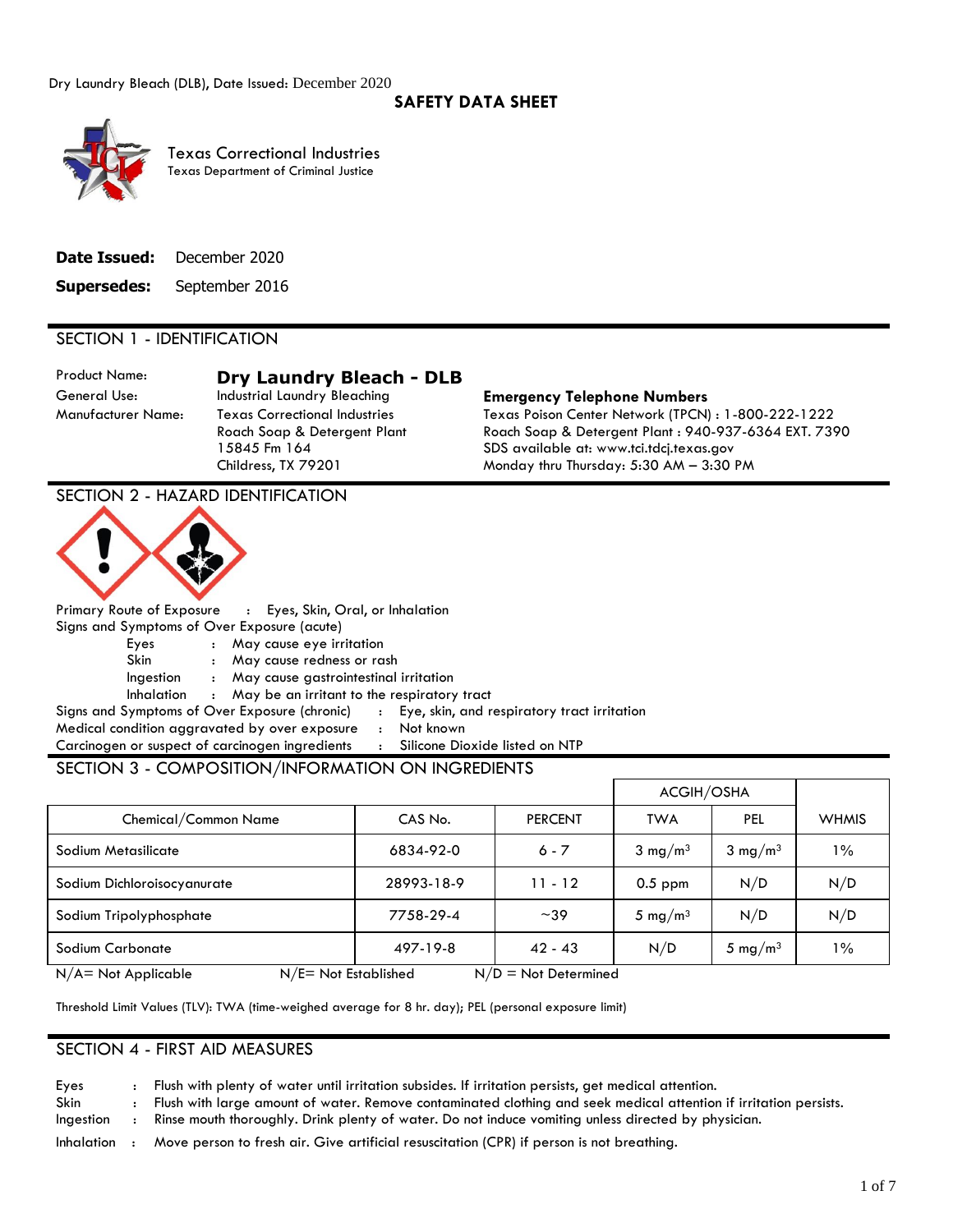## SECTION 5 - FIRE FIGHTING MEASURES

| Flammable Limit           |                | N/A                                                                                          |
|---------------------------|----------------|----------------------------------------------------------------------------------------------|
| <b>Physical Hazard</b>    |                | Oxidizer material                                                                            |
| Extinguishing Media       |                | Water, Foam, Dry Chemicals, or Carbon Dioxide                                                |
| Fire Extinguishing        |                | Use of respiratory equipment is recommended in enclosed areas                                |
| Procedure                 |                |                                                                                              |
| Fire and Explosive Hazard | $\ddot{\cdot}$ | The presence of a small amount of moisture in the presence of a high concentration of Sodium |
|                           |                | Dichloroisocyanurate can form an explosive mixture of Nitrogen Trichlorid                    |
|                           |                |                                                                                              |

## SECTION 6 - ACCIDENTAL RELEASE MEASURES

| Steps to be taken if released or spilled | : Sweep all materials practical for salvage or disposal. Rinse residue with water. |
|------------------------------------------|------------------------------------------------------------------------------------|
| Waste disposal method                    | Any unsalvageable material must be disposed in compliance with local, state, and   |

federal laws and regulations. Do not dump into sewers, on the ground, or into any bodies of water.

## SECTION 7 - HANDLING AND STORAGE

#### **Storage**

Store in a cool, dry (avoid moisture), ventilated area. Do not store next to flammable or combustible materials; especially avoid storing in the same area with nitrogen or amide-containing chemicals.

#### Handling

Do not breathe dust. Avoid contact with eyes, skin, or clothing. Wash thoroughly after handling. Do not store in aluminum containers- flammable hydrogen gas may be generated. Keep container sealed/closed when not in use. Avoid dust formation and accumulation. Observe Building Code and NFPA storage requirements for chlorinated compounds.

## SECTION 8 - EXPOSURE CONTROLS/PERSONAL PROTECTION

| <b>Respiratory Protection</b><br><b>Ventilation Requirement</b> | : None required with normal use<br>: Local exhaust. Maintain adequate ventilation |
|-----------------------------------------------------------------|-----------------------------------------------------------------------------------|
| <b>Protective Gloves</b>                                        | : Yes. Rubber or neoprene                                                         |
| Eye Protection                                                  | : Chemical goggles or safety glasses                                              |
|                                                                 |                                                                                   |

## SECTION 9 - PHYSICAL AND CHEMICAL PROPERTIES

| <b>Vapor Pressure</b><br>Specific Gravity $(g/ml)$<br>Solubility in Water<br>$pH$ (1% aqueous solution)<br>$\sim$ 100 $\sim$<br><b>Boiling Point</b><br>Appearance and Odor |  | None<br>$\cdot$ N/A<br>: Complete<br>10.5<br>N/A<br>: White to off white granular powder |
|-----------------------------------------------------------------------------------------------------------------------------------------------------------------------------|--|------------------------------------------------------------------------------------------|
|-----------------------------------------------------------------------------------------------------------------------------------------------------------------------------|--|------------------------------------------------------------------------------------------|

## SECTION 10 - STABILITY AND REACTIVITY

| <b>Hazardous Decomposition</b><br>Stability<br>Incompatibility | Oxides of Carbon, Sulfur and HCI gas<br>Stable<br>With strong acids, reducers, combustibles, nitrogen containing compounds (ammonia, urea, amines,<br>etc, and oxidizing agents |
|----------------------------------------------------------------|---------------------------------------------------------------------------------------------------------------------------------------------------------------------------------|
|                                                                | NOTE: The C### notation (below) refers to a principal component based on the                                                                                                    |

amounts present in the product which may involve trade secret chemicals. In the event of an accident, notify the Poison Control Center for more information.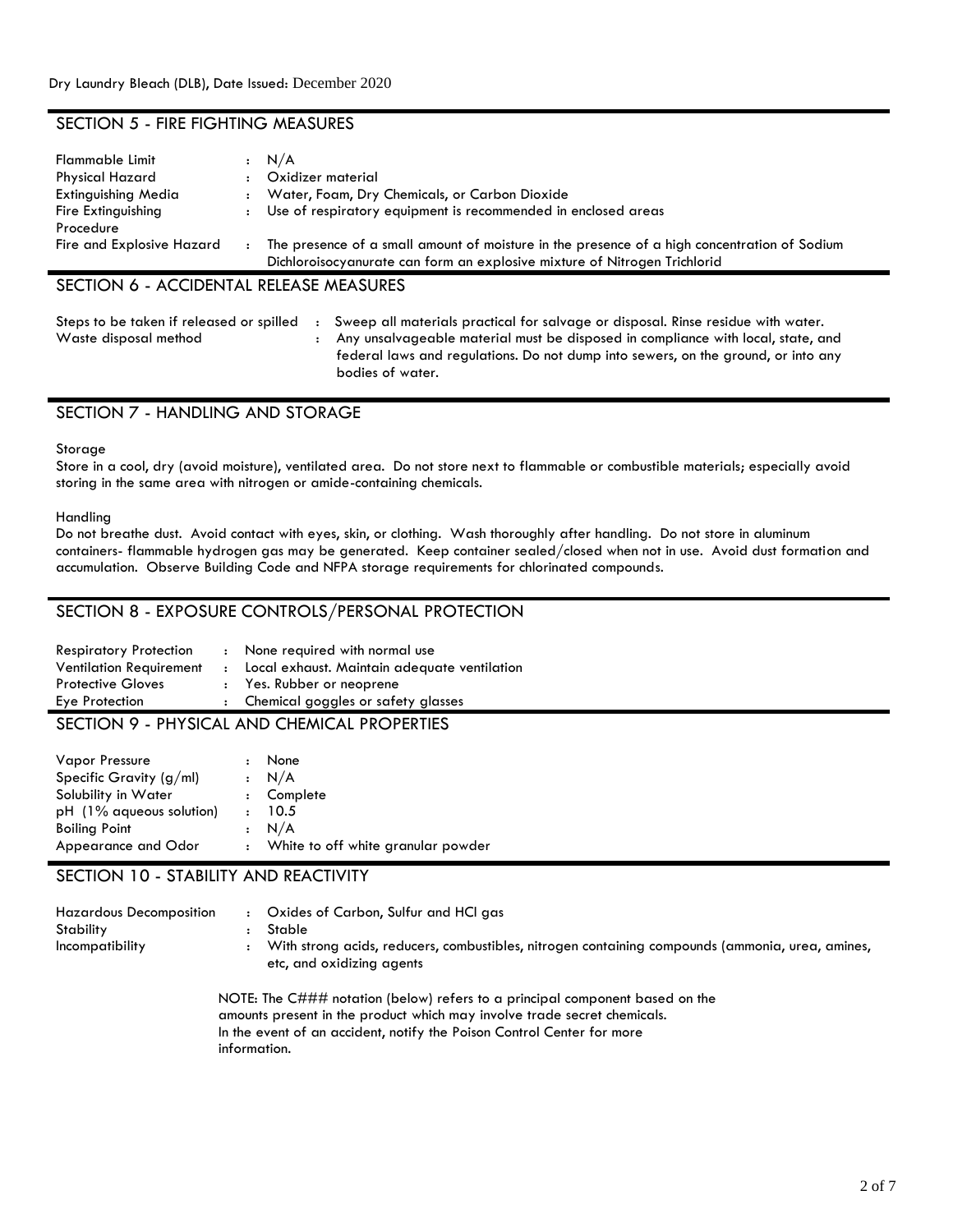## SECTION 11 – TOXICOLOGICAL INFORMATION

C061

| LD50 (oral, rat):                        | 6500 mg/kg (8)                                                                                                                                                                                                                         |
|------------------------------------------|----------------------------------------------------------------------------------------------------------------------------------------------------------------------------------------------------------------------------------------|
| LD50 (oral, rat):<br>LD50 (oral, mouse): | 3900 mg/kg (9, unconfirmed)<br>3210 mg/kg (9,10 unconfirmed)                                                                                                                                                                           |
|                                          |                                                                                                                                                                                                                                        |
| Skin Irritation (rabbit, guinea pig):    | Negligible irritation and no visible tissue damage<br>was observed after a 50% solution                                                                                                                                                |
|                                          | was applied to intact and abraded skin.(I)                                                                                                                                                                                             |
|                                          |                                                                                                                                                                                                                                        |
| Effects Of Long-Term Ingestion:          | Kidney damage was observed in rats fed a diet<br>containing 2% or 10% sodium tripolyphosphate for<br>one month, but not in animals fed 0.2%.(10) Kidney                                                                                |
|                                          | damage was also observed in rats fed 3% sodium<br>tripolyphosphate for 6 months and 5% for 2 years.<br>No detectable toxic effects were observed following<br>ingestion of 1.8% in the diet for 6 months and 05%<br>for $2$ years.(10) |
|                                          |                                                                                                                                                                                                                                        |
| Additional toxicological information:    | No classification data on carcinogenic properties of<br>this material is available from the EPA, IARC, NTP,<br>OSHA or ACGIH.                                                                                                          |
| C050                                     |                                                                                                                                                                                                                                        |
| Eye irritation:                          | Severe irritation(rabbit)                                                                                                                                                                                                              |
| Skin irritation:                         | Non-irritating to the skin                                                                                                                                                                                                             |
| LD50 oral:                               | $2.800$ mg/kg (Rm)                                                                                                                                                                                                                     |
| LD50 Dermal:                             | $>$ 2.000 mg/kg (gerbil)                                                                                                                                                                                                               |
| LC50 Inhalation:                         | 800 mg/m3 (guinea pig)                                                                                                                                                                                                                 |
| Sensitization:                           | Patch test on human volunteers did not                                                                                                                                                                                                 |
|                                          | demonstrate sensitization properties                                                                                                                                                                                                   |
| Chronic Toxicity:                        | No known effects                                                                                                                                                                                                                       |
| Carcinogenicity:                         | Not recognized as carcinogenic by Research<br>Agencies (IARC, NTP, OSHA, ACGIH)                                                                                                                                                        |
| C009                                     |                                                                                                                                                                                                                                        |
| 11.1 Information on                      |                                                                                                                                                                                                                                        |
| toxicological effects                    |                                                                                                                                                                                                                                        |
| Acute toxicity:                          | No data available                                                                                                                                                                                                                      |
| Dermal: No data available:               | No data available                                                                                                                                                                                                                      |
| Skin corrosion/irritation:               | No data available                                                                                                                                                                                                                      |
| Serious eye damage/eye irritation:       | No data available                                                                                                                                                                                                                      |
| Respiratory or skin sensitization:       | No data available                                                                                                                                                                                                                      |
| Germ cell mutagenicity:                  | No data available                                                                                                                                                                                                                      |
| Carcinogenicity:                         |                                                                                                                                                                                                                                        |
| IARC:                                    | No component of this product present at levels greater                                                                                                                                                                                 |
|                                          | than or equal to 0.1% is identified as probable,<br>possible or confirmed human carcinogen by IARC.                                                                                                                                    |
| ACGIH:                                   | No component of this product present at levels greater                                                                                                                                                                                 |
|                                          | than or equal to 0.1% is identified as a carcinogen or<br>potential carcinogen by ACGIH.                                                                                                                                               |
| NTP:                                     | No component of this product present at levels greater than                                                                                                                                                                            |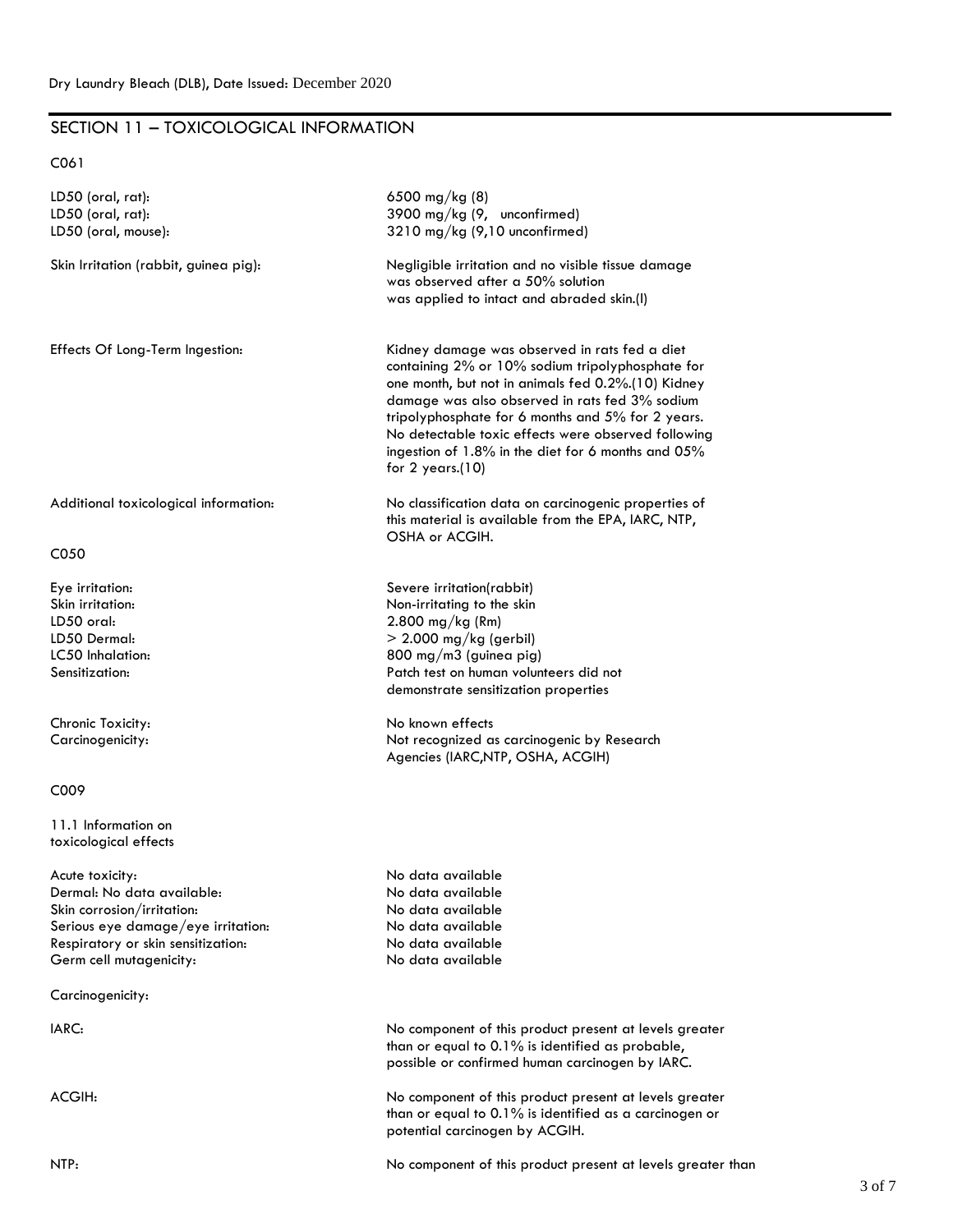| Dry Laundry Bleach (DLB), Date Issued: December 2020                                             |                                |                                                    | carcinogen by NTP.                                                                                                                                | or equal to 0.1% is identified as a known or anticipated  |                                                                 |  |  |
|--------------------------------------------------------------------------------------------------|--------------------------------|----------------------------------------------------|---------------------------------------------------------------------------------------------------------------------------------------------------|-----------------------------------------------------------|-----------------------------------------------------------------|--|--|
| OSHA:                                                                                            |                                |                                                    | No component of this product present at levels greater than<br>or equal to 0.1% is identified as a carcinogen or potential<br>carcinogen by OSHA. |                                                           |                                                                 |  |  |
| Reproductive toxicity:                                                                           |                                |                                                    | No data available                                                                                                                                 |                                                           |                                                                 |  |  |
| Specific target organ toxicity<br>single exposure:                                               |                                |                                                    | May cause respiratory irritation.                                                                                                                 |                                                           |                                                                 |  |  |
| Specific target organ toxicity<br>repeated exposure:                                             |                                |                                                    | No data available                                                                                                                                 |                                                           |                                                                 |  |  |
| Aspiration hazard:                                                                               |                                |                                                    | No data available                                                                                                                                 |                                                           |                                                                 |  |  |
| <b>Additional Information</b><br>RTECS: XZ1910000:                                               |                                |                                                    |                                                                                                                                                   | To the best of our knowledge, the chemical, physical, and | toxicological properties have not been thoroughly investigated. |  |  |
| SECTION 12 - ECOLOGICAL INFORMATION                                                              |                                |                                                    |                                                                                                                                                   |                                                           |                                                                 |  |  |
| C061                                                                                             |                                |                                                    |                                                                                                                                                   |                                                           |                                                                 |  |  |
| N/A                                                                                              |                                |                                                    |                                                                                                                                                   |                                                           |                                                                 |  |  |
| C050                                                                                             |                                |                                                    |                                                                                                                                                   |                                                           |                                                                 |  |  |
| Ecotoxicity                                                                                      |                                |                                                    |                                                                                                                                                   |                                                           |                                                                 |  |  |
| sodium carbonate(497-19-8): Table                                                                |                                |                                                    |                                                                                                                                                   |                                                           |                                                                 |  |  |
| Active Ingredient(s)<br>sodium Carbonate<br>Sodium Carbonate                                     | Duration<br>6h LC50<br>8h EC50 | Species<br><b>Bluegill sunfish</b><br>Ceriodaphnia | Value<br>300<br>200-227                                                                                                                           | Units<br>mg/L<br>mg/L                                     |                                                                 |  |  |
| Persistence and degradability:<br><b>Bioaccmnulation:</b><br>Mobility:<br>Other adverse effects: |                                | N/A<br>N/A<br>None known                           | Dissociates into ions.                                                                                                                            |                                                           |                                                                 |  |  |
| C009                                                                                             |                                |                                                    |                                                                                                                                                   |                                                           |                                                                 |  |  |
| 12.1 Toxicity:                                                                                   |                                |                                                    | No data available                                                                                                                                 |                                                           |                                                                 |  |  |
| 12.2 Persistence and degradability:                                                              |                                |                                                    | No data available                                                                                                                                 |                                                           |                                                                 |  |  |
| 12.3 Bioaccumulative potential:                                                                  |                                |                                                    | No data available                                                                                                                                 |                                                           |                                                                 |  |  |
| 12.4 Mobility in soil:                                                                           |                                |                                                    | No data available                                                                                                                                 |                                                           |                                                                 |  |  |
| 12.5 Results of PBT<br>and vPvB assessment:                                                      |                                |                                                    | not required/not conducted                                                                                                                        |                                                           | PBT/vPvB assessment not available as chemical safety assessment |  |  |

12.6 Other adverse effects: Very toxic to aquatic life.

An environmental hazard cannot be excluded in the event of unprofessional handling or disposal.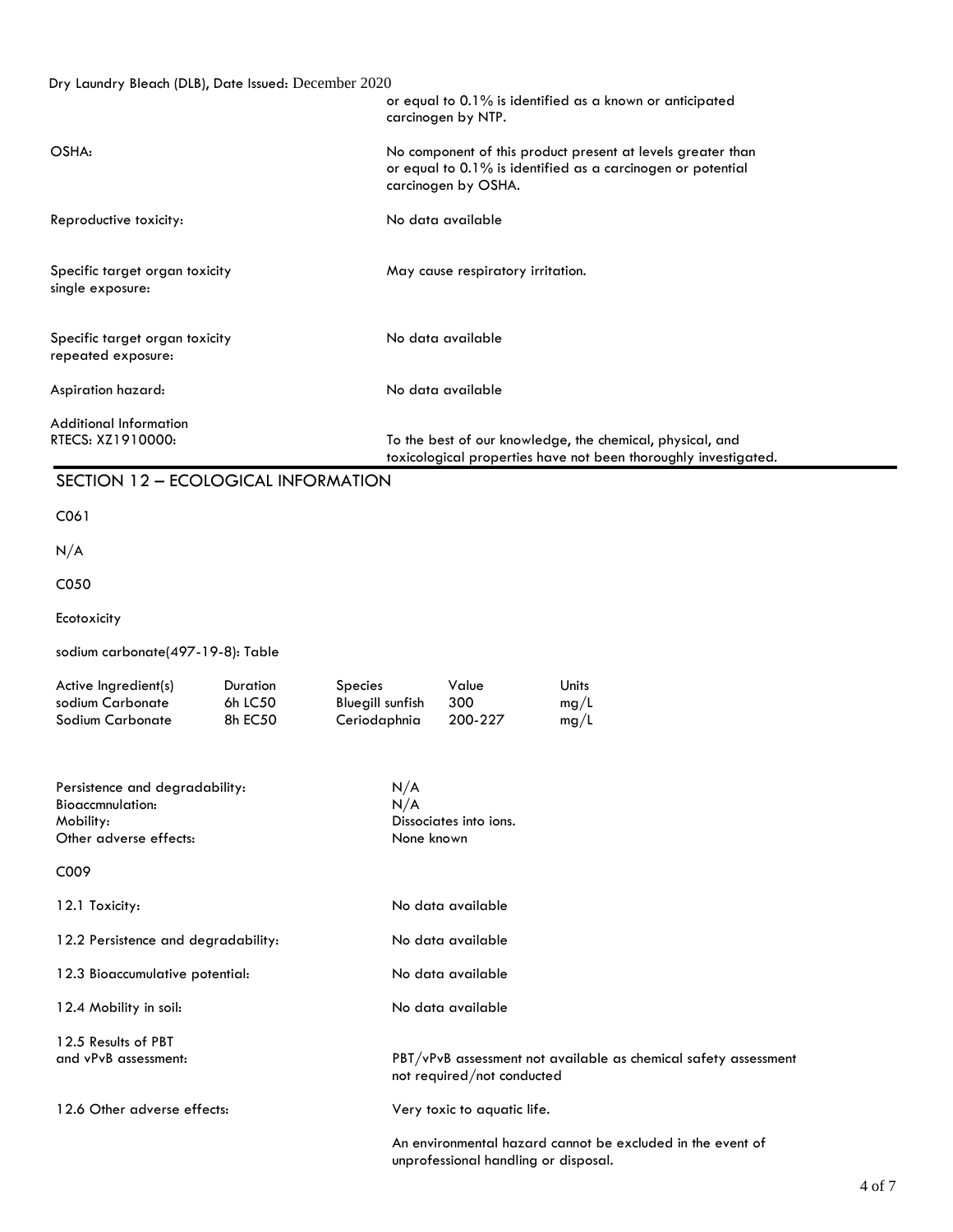## SECTION 13 – DISPOSAL CONSIDERATIONS C061 Review federal, provincial and local government requirements prior to disposal. Store material for disposal as indicated in Storage Conditions. Disposal by secure landfill may be acceptable. C050 Waste Disposal methods: This material as supplied is not a hazardous waste, if chemical additions are made to this material, or if the material is processed or otherwise altered. Consult 40 CFR 261 to determine whether altered material is a hazardous waste. Consult the appropriate state, regional, or local regulations for additional requirements. Contaminated packaging: Where possible recycling is preferred to disposal or incineration. Clean container with water. Dispose of rinse water in accordance with local and national guidelines. C009 13.1 Waste treatment methods Product: Burn in a chemical incinerator equipped with an afterburner and scrubber but exert extra care in igniting as this material is highly flammable. Offer surplus and non-recyclable solutions to a licensed disposal company. Contact a licensed professional waste disposal service to dispose of this material. Dissolve or mix the material with a combustible solvent and burn in a chemical incinerator equipped with an afterburner and scrubber. Contaminated packaging: Dispose of as unused product.

#### SECTION 14 – TRANSPORT INFORMATION C061

| U.S. DEPARTMENT OF TRANSPORT (DOT)<br>HAZARDOUS MATERIALS SHIPPING<br><b>INFORMATION (49 CFR):</b> | This chemical is not specifically listed in the U.S.<br>hazardous materials shipping<br>regulations (49 CFR, Table 172-101). However it may<br>be regulated as part of a chemical family or group<br>Not Otherwise Specified (N.O.S.) (cg. mercury- based<br>pesticides). Consult the regulation. |
|----------------------------------------------------------------------------------------------------|---------------------------------------------------------------------------------------------------------------------------------------------------------------------------------------------------------------------------------------------------------------------------------------------------|
| NOTE:                                                                                              | This information (Docket No. HM-215A) was taken from<br>the U.S. Federal Register, Vol. 59, no. 249<br>(December 1994) and is effective October I, 1996.                                                                                                                                          |
| LLC OCCURATIONIAL CAFETY ANID                                                                      |                                                                                                                                                                                                                                                                                                   |

U.S. OCCUPATIONAL SAFETY AND HEALTH ADMINISTRATION (OSHA) HAZARD COMMUNICATION STANDARD (29 CFR 1910.1200)

OSHA HAZARD COMMUNICATION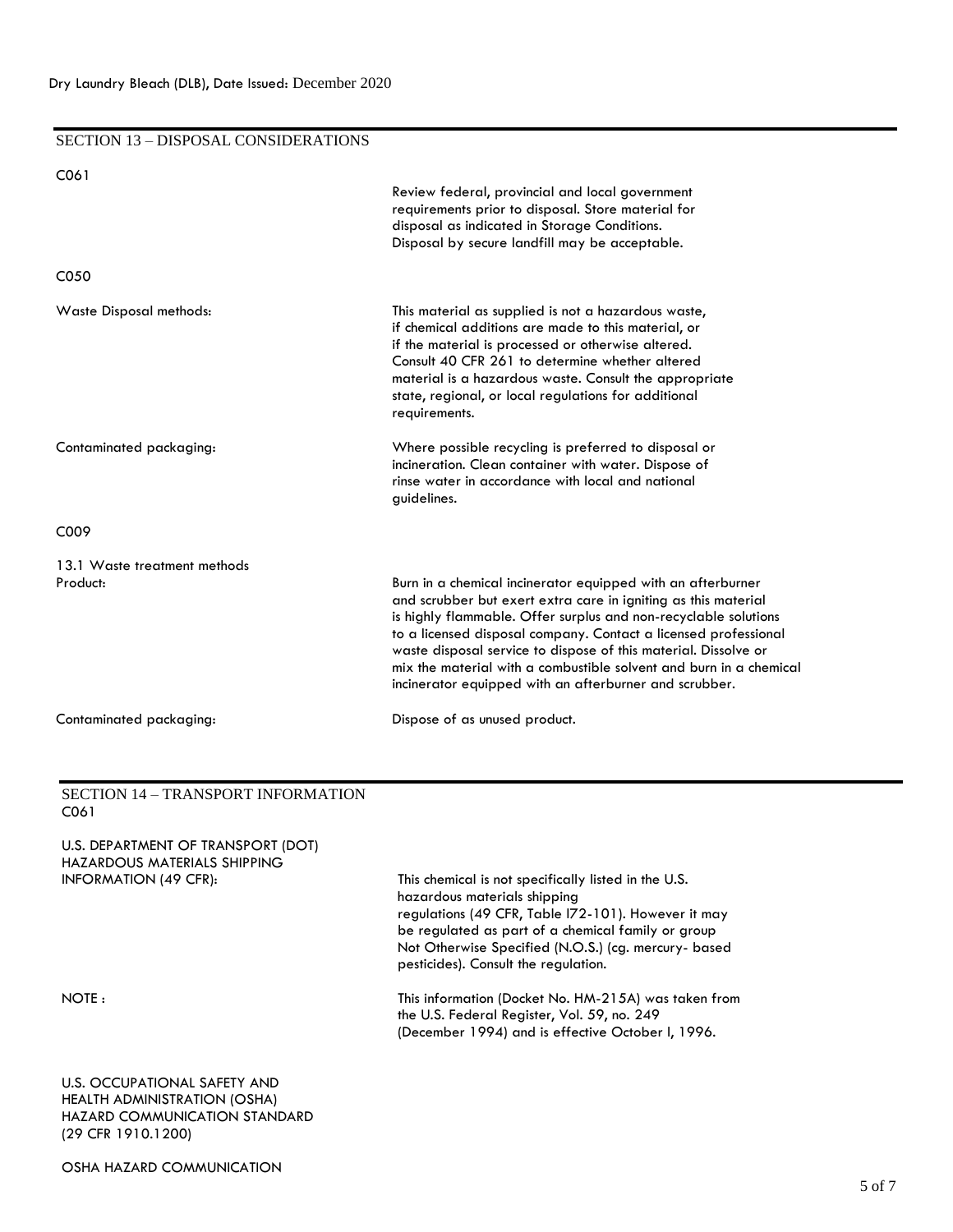| Dry Laundry Bleach (DLB), Date Issued: December 2020<br><b>EVALUATION:</b> | Does not meet criteria for hazardous material, as                                                                                                                                                                                                                                                                                                                                                       |
|----------------------------------------------------------------------------|---------------------------------------------------------------------------------------------------------------------------------------------------------------------------------------------------------------------------------------------------------------------------------------------------------------------------------------------------------------------------------------------------------|
| C050                                                                       | defined by 29 CFR 1910.1200.                                                                                                                                                                                                                                                                                                                                                                            |
| DOT:<br>TDG:<br>$CAQ/IATA$ :<br>IMDG/IMO:                                  | not regulated<br>not regulated<br>not regulated<br>not regulated                                                                                                                                                                                                                                                                                                                                        |
| C009                                                                       |                                                                                                                                                                                                                                                                                                                                                                                                         |
| Not dangerous goods-IMDG:                                                  | UN number: 3077<br>Class: 9<br>Packing group: III EMS-No: F-A, S-F                                                                                                                                                                                                                                                                                                                                      |
| Proper shipping name:                                                      | ENVIRONMENTALLY HAZARDOUS SUBSTANCE, SOLID, N.O.S.<br>(Troclosene sodium, dihydrate)                                                                                                                                                                                                                                                                                                                    |
| Marine pollutant:                                                          | Marine pollutant                                                                                                                                                                                                                                                                                                                                                                                        |
| IATA:                                                                      | UN number: 3077<br>Class: 9<br>Packing group: III                                                                                                                                                                                                                                                                                                                                                       |
| Proper shipping name:                                                      | Environmentally hazardous substance, solid, n.o.s.<br>(Troclosene sodium, dihydrate)                                                                                                                                                                                                                                                                                                                    |
| Further information:                                                       | EHS-Mark required (ADR 2.2.9.1.10, IMDG code 2.10.3) for single<br>packaging and combination packaging's containing inner packaging<br>with Dangerous Goods $> 5L$ for liquids or $> 5kg$ for solids.                                                                                                                                                                                                   |
| <b>SECTION 15 - REGULATORY INFORMATION</b>                                 |                                                                                                                                                                                                                                                                                                                                                                                                         |
| C061                                                                       |                                                                                                                                                                                                                                                                                                                                                                                                         |
| Label Hazard Warnings:                                                     | CAUTION! MAY CAUSE IRRITATION TO SKIN, EYES, AND<br>RESPIRATORY TRACT, MAY BE HARMFUL IF SWALLOWED OR<br><b>INHALED.</b>                                                                                                                                                                                                                                                                                |
| Label Precautions:                                                         | Keep container closed.<br>Use with adequate ventilation.<br>Avoid breathing the dust.<br>Wash thoroughly after handling.<br>Avoid contact with, eyes, skin and clothing.                                                                                                                                                                                                                                |
| Label First Aid:                                                           | If inhaled, remove to fresh air. Get medical attention<br>for any breathing difficulty.<br>In case of contact, immediately flush eyes or skin with<br>plenty of Water for at least 15 minutes. Get medical<br>attention if inflammation develops or persist. If<br>swallowed, give large amounts of water to drink.<br>Never give anything by mouth to an unconscious person.<br>Get medical attention. |
| C050                                                                       |                                                                                                                                                                                                                                                                                                                                                                                                         |
| <b>U.S. Federal Regulations</b><br>SARA 313:                               | Section 313 of Title III of the Superfund Amendments<br>and Reauthorization Act. of 1986 (SARA). This product<br>does not domain any chemicals which are subject to<br>the reporting requirements of the Act and Title 40<br>of the Code of Federal Regulations, Part 372.                                                                                                                              |